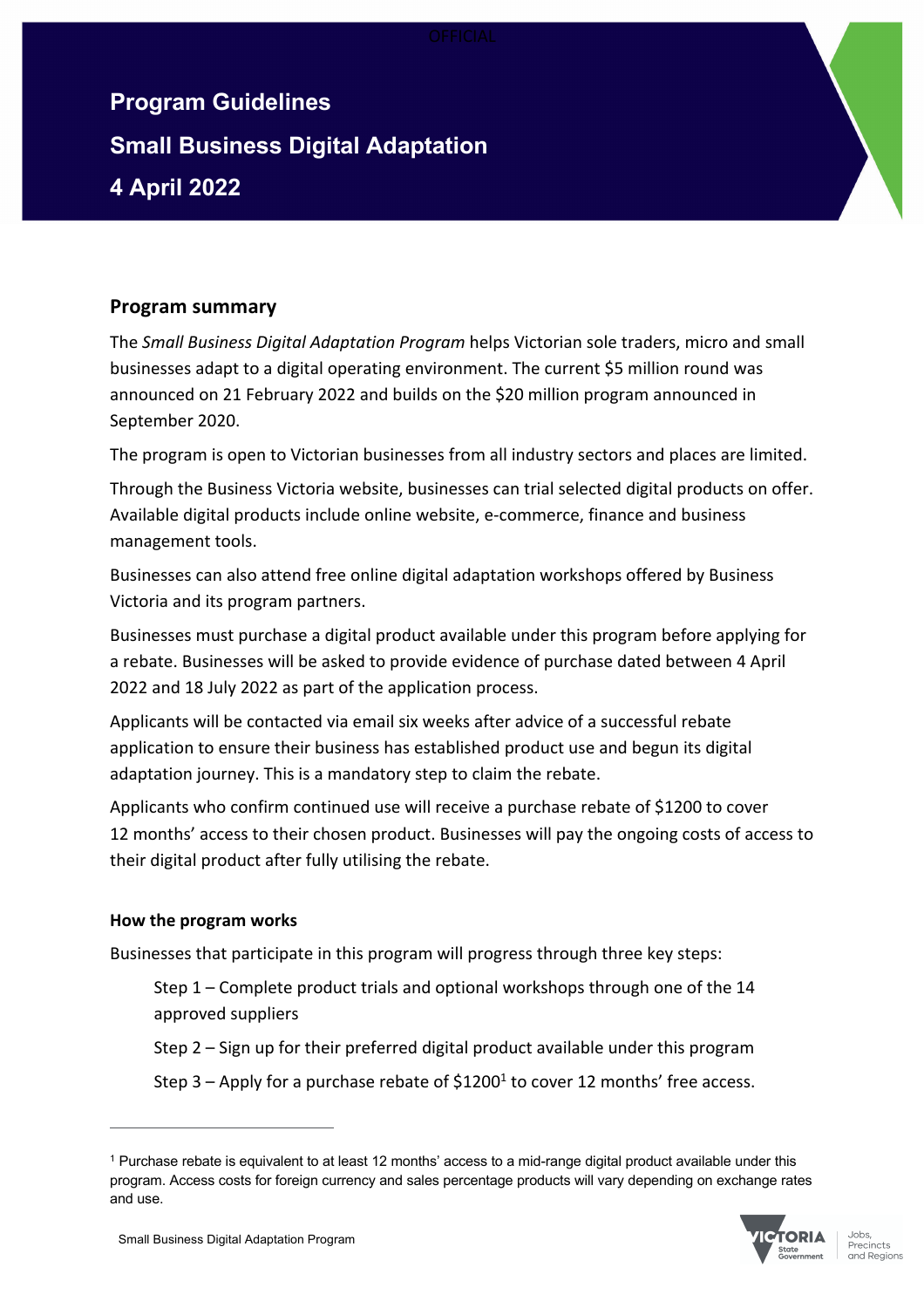# **1 Step 1** - **Complete product trials and optional workshops through one of the 14 approved suppliers**

- 1.1 Businesses can visit the program website to trial digital products available through the program including online website, e-commerce, finance and business management tools.
- 1.2 Businesses can trial products free for up to one month, depending on the trial offered by each supplier, up until 19 June 2022.
- 1.3 Businesses can participate in free online digital adaptation workshops and training as shown on the program website. Businesses will need to register for workshops of their choice.
- 1.4 Product specific support and training will be provided by participating digital product suppliers.

## **2 Step 2** - **Sign up for their preferred digital product available under this program**

- 2.1 Businesses should use the online ABN Checker before making a purchase to ensure their ABN (Australian Business Number) is valid for this program.
- 2.2 Businesses must purchase a digital product available under this program before applying for a purchase rebate.
- 2.3 Businesses must complete their product purchase between 4 April 2022 and 18 July 2022.

# **3 Step 3** - **Apply for a purchase rebate of \$1200 to cover 12 months' free access**

- 3.1 Businesses must complete an online application for a purchase rebate of \$1200 to cover 12 months' access to an available digital product.
- 3.2 Evidence of an available product purchase dated between 4 April 2022 and 18 July 2022 will be required at the time of application for a rebate. Evidence must reflect the applicant's business name associated with the ABN.
- 3.3 All application form questions must be completed to ensure timely assessment.
- 3.4 Businesses will be notified of the outcome of their rebate application by email.
- 3.5 Businesses will be contacted via email six weeks after advice of a successful rebate application to verify they have begun to adapt their business to a digital operating environment and established product use.
- 3.6 The Victorian Government will pay the business within 20 working days of receiving its confirmation of continued product use.

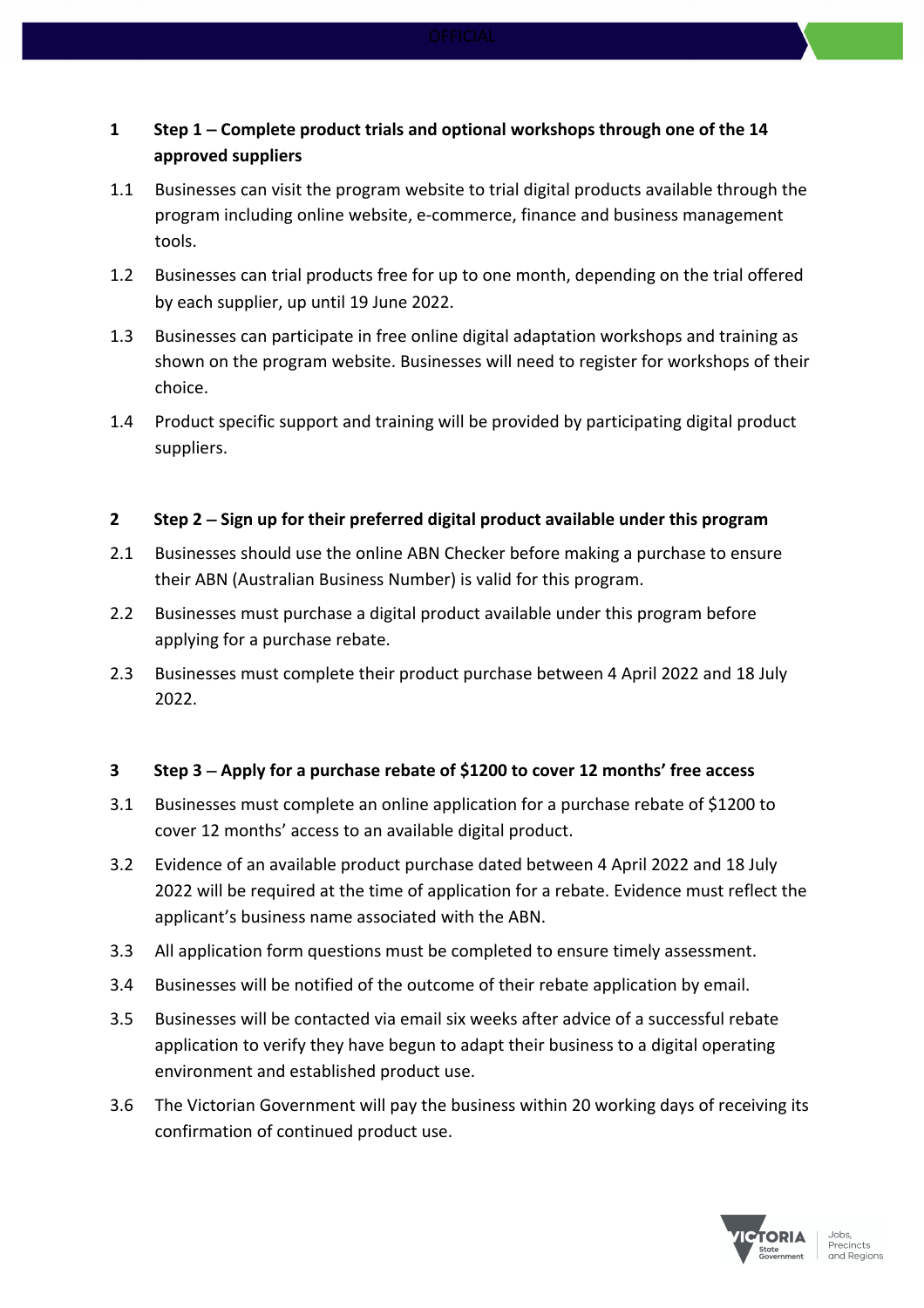- 3.7 Businesses will pay the ongoing costs of access to their digital product after fully utilising the rebate.
- 3.8 Rebate applications will reopen from 4 April 2022 to 18 July 2022, or until funds are exhausted.

### **4 Eligibility criteria**

- 4.1 The Small Business Digital Adaptation Program is designed for sole trader, micro and small businesses. To be eligible for the program an applicant must:
	- a) have operated a business located in Victoria since 28 March 2021 or before
	- b) have continuously held an ABN since 28 March 2021 or before.
- 4.2 Applicants must meet the eligibility criteria and attest that they are currently operating and intend to adapt their business to a digital operating environment.
- 4.3 To qualify for a purchase rebate the business must purchase a digital product available under the program and be the licence or subscription holder.
- 4.4 Evidence of product purchase must be dated between 4 April 2022 and 18 July 2022.
- 4.5 An eligible business, as defined by its ABN, can only receive one purchase rebate of \$1200 during all program operating dates since 15 November 2020.

#### **5 Eligible activities**

- 5.1 Program support under the Small Business Digital Adaptation Program will assist businesses adapt to a digital operating environment by trialling and adopting digital tools. The digital suppliers participating in this program are listed on the Business Victoria website.
- 5.2 Products chosen by eligible businesses must include:
	- a) a new product that is not currently used by the business, or
	- b) upgrading an existing product with additional product features that provide specific digital adaptation capability (example: upgrading an existing website to an e-commerce site), or
	- c) a product available under the program that has been used by the business before (more than one year ago) that it would like to resume using.

Hardware associated with products from any of the approved vendors (or approved product on-seller) is eligible, providing a business purchases the relevant digital licence or subscription.

- 5.3 The Small Business Digital Adaptation Program will not cover the cost of:
	- a) renewals of existing product or software licences, or
	- b) minor updates to existing products (example: software version update), or

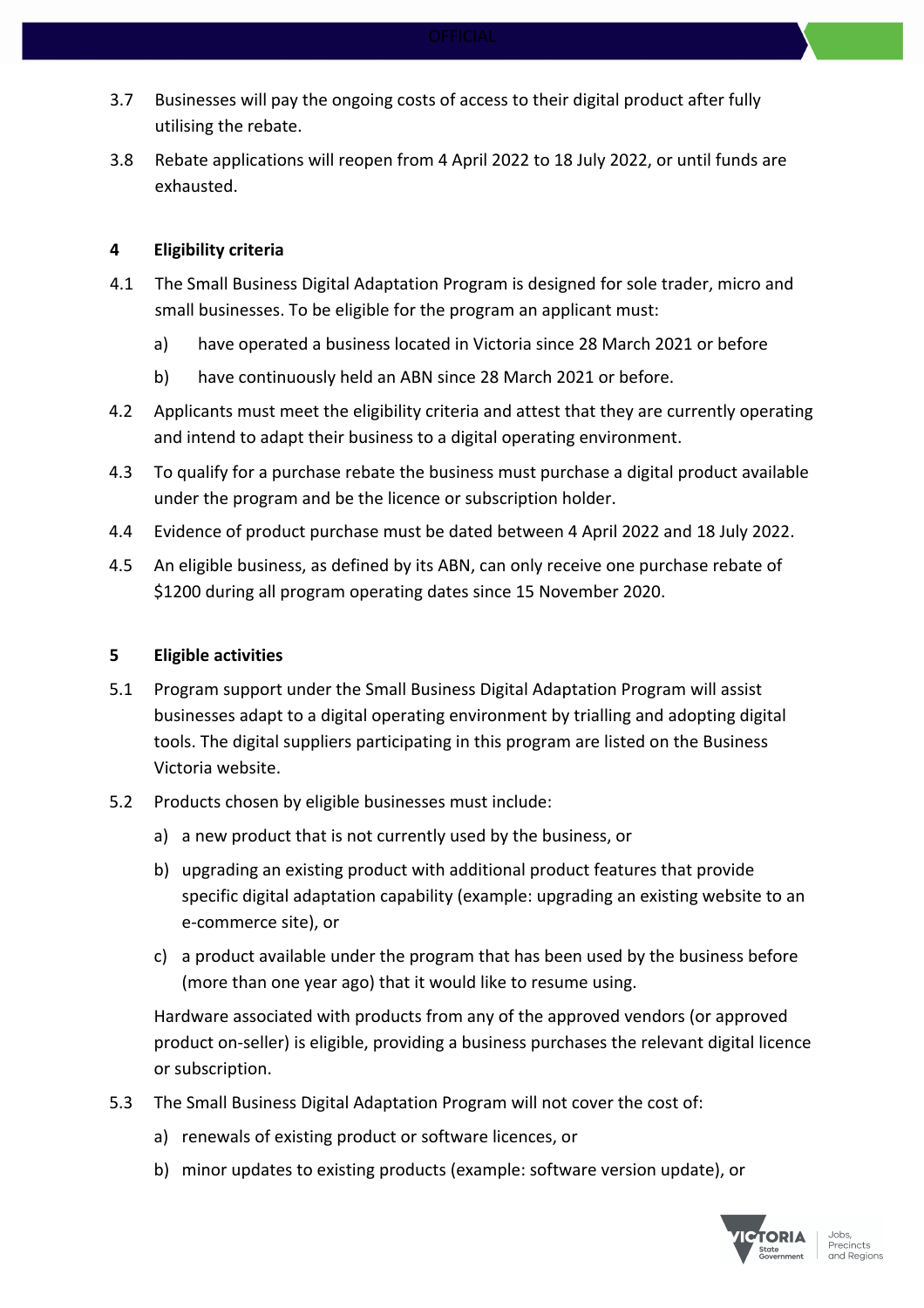- c) products that are not available under the program
- d) products purchased through a third party and are not licenced to the applicant for its own use.
- 5.4 Businesses can participate in free training and workshops shown in the training calendar published to the program website.
- **6** Businesses that have existing products and software purchased outside of this program are also able to attend workshops promoted via the Business Victoria website.

#### **7 Who can make an application and claim?**

- 7.1 The business owner or an authorised person for that business can apply for a rebate on behalf of the business.
- 7.2 To confirm the identity of the applicant, one of the following current proof of identity documents must be provided:
	- a driver license or learner permit issued in any Australian jurisdiction; or
	- an Australian Passport; or
	- a Medicare Card; or
	- a foreign passport for those issued with an Australian Visa.

#### **8 Assessment process**

- 8.1 Proof of product purchase and other business information provided by applicants will be subject to validation with other government agencies (example: Australian Business Register).
- 8.2 Businesses that have received assistance through the Business Support Fund, Sole Trader Support Fund, Business Costs Assistance Package, payroll tax rebate/waiver, or other COVID-19 programs (including hospitality programs) can also apply for support under this program.
- 8.3 Any of the following circumstances may be considered when approving applications:
	- a) any adverse findings by a government agency regarding the business
	- b) a business is placed under external administration
	- c) there is a petition to wind up or deregister a company or business
	- d) the business is or becomes deregistered or unregistered (including cancellation or lapse in registration).

#### **9 Compliance with laws and regulations**

9.1 Businesses participating in the program must comply with all Commonwealth and State financial regulations, privacy laws and consumer laws and regulations.

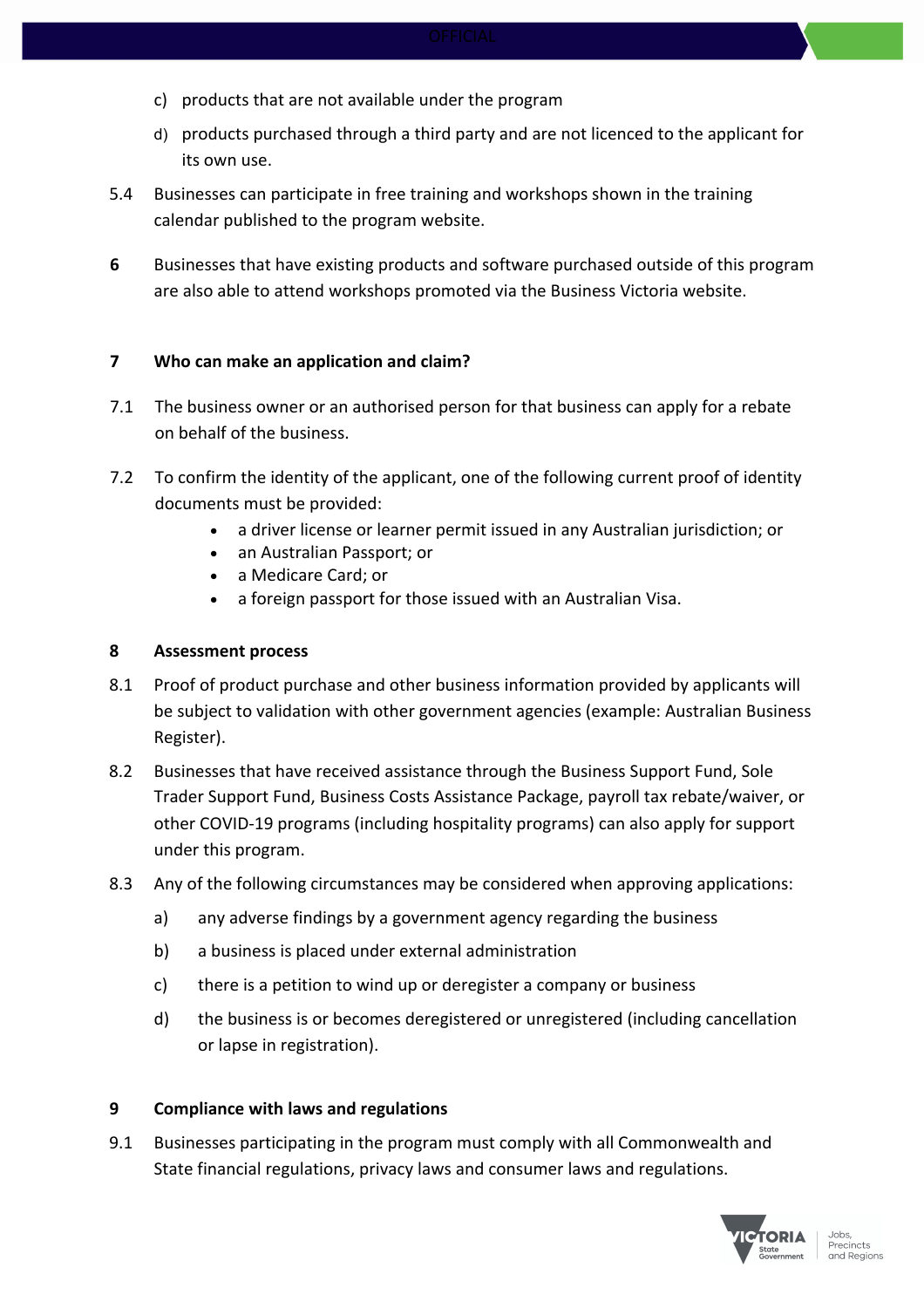9.2 Applicants agree that relevant information, including name and contact details, may be shared with the training providers they select for the purpose of participating in this program.

#### **10 Program duration and key dates**

- 10.1 The Small Business Digital Adaptation Program will reopen from 4 April 2022 to 18 July 2022, or until funds are exhausted.
- 10.2 Digital product trials will be open until 19 June 2022.
- 10.3 Workshops and training will be delivered by Business Victoria, its partners and suppliers to the program from 4 April 2022 to 18 July 2022.
- 10.4 Applications for purchase rebates of \$1200 to cover 12 months' access to available digital products will reopen from 4 April 2022 to 11:59pm on 18 July 2022, or until funds are exhausted.
- 10.5 Further information may be found at business.vic.gov.au, through the Business Victoria Hotline at 13 22 15.

#### **11 Post project evaluation**

- 11.1 All rebate recipients agree to comply with the Department of Jobs, Precincts and Regions' performance monitoring and evaluation regime including participating in evaluation surveys.
- 11.2 Evaluation surveys to assess the effectiveness/impact of the program will be required at six and 12 months following successful application approval. This is a non-negotiable requirement for all program participants. Non-compliance could impact future applications to Department of Jobs, Precincts and Regions' programs. Program outcomes and participant experience may be used in program evaluation reviews and departmental marketing material.

#### **12 Compliance and audit**

- 12.1 Businesses will be ineligible for the program if any information in their application is found to be false or misleading.
- 12.2 If any information in the application is found to be false or misleading, or funds are not applied for the purposes of the business in accordance with the terms of funding as set out in these guidelines and the application, the rebate will be repayable on demand.

#### **13 Privacy Statement**

13.1 Information provided for this program will be used by the Department for the purposes of assessment of eligibility, program administration and program review. In